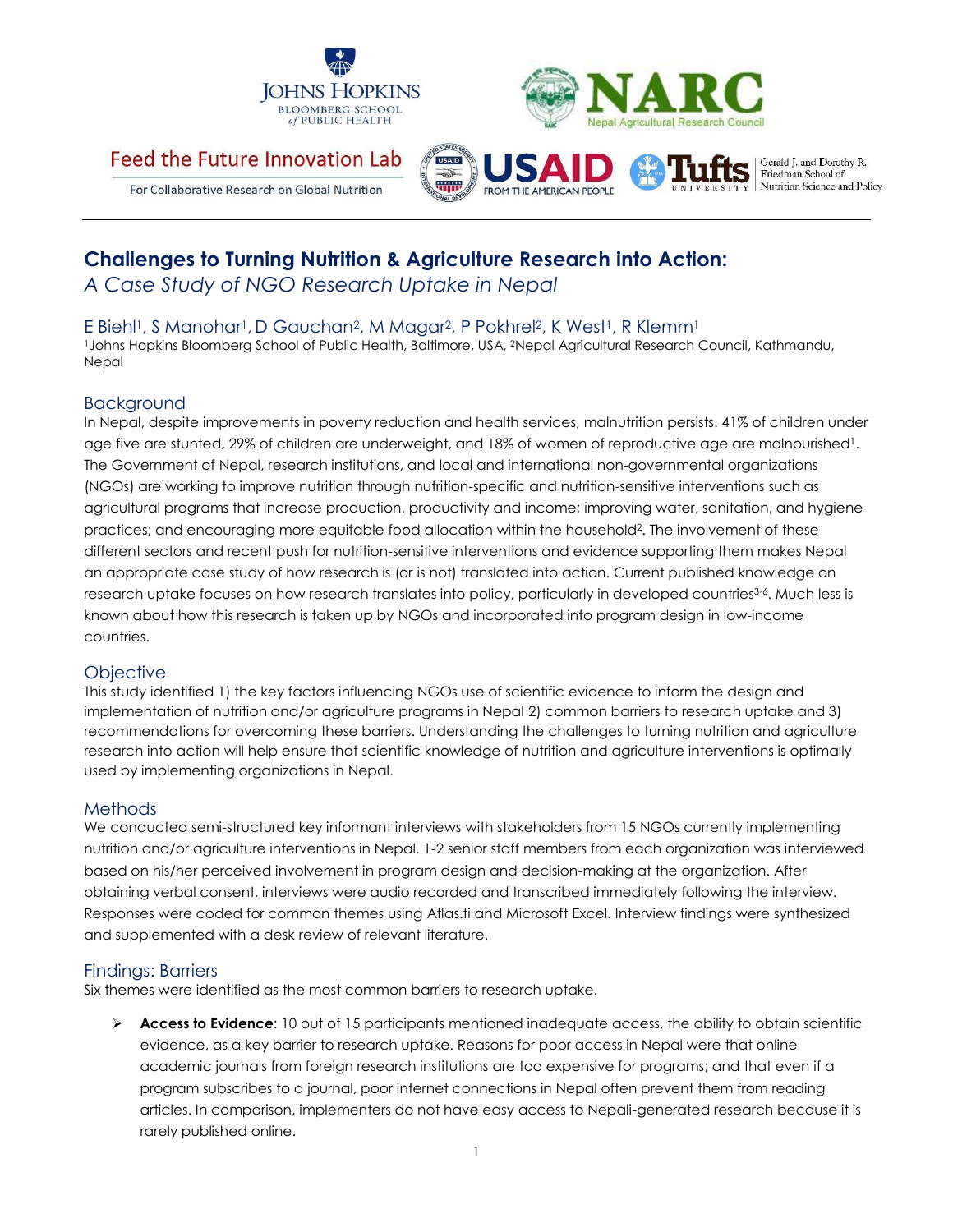- **Awareness of Evidence:** Programs are not always aware of the latest research, due to a lack of communication between researchers and programs, and time constraints on program staff that make it hard to search through and critically evaluate all available evidence.
- **Strength of Evidence:** Respondents identified "strong" evidence as research that comes from a reputable source, uses good methodology, and minimizes bias. There was particular dissatisfaction with evidence generated by Nepali researchers due to a belief that Nepal's higher education curriculum puts too much emphasis on theoretical instruction and does not provide students (and academics) with the practical and analytical skills needed to conduct strong applied research.
- **Applicability of Evidence:** Most (11/15) informants said that if evidence is not relevant to either the organization's mission or the specific program goal, or it cannot be applied in a local context, it will not be used. Differences in ideologies, timelines, and goals of researchers versus programs may contribute to a misalignment of evidence produced and evidence needed. In particular, there is a lack of implementation science in nutrition and agriculture.
- **Internal Organizational Constraints:** The technical capacity of NGO staff to critically analyze evidence, time constraints, lack of funding for pre-design research, and organizational focus on implementation rather than research were important internal factors preventing research uptake.
- **External Actors (Government and Donors):** Because NGOs often work with government agencies to implement programs and work towards government-supported public health goals, the government's understanding and support of evidence is vital to an organizations' use of it. Informants cited lack of government support for research, low government funding for research, and low understanding of current evidence by government agencies as preventing research uptake. Some agricultural NGOs mentioned that the government line agencies often use outdated agricultural research. Donor agencies can also be very influential on program research uptake because they may encourage or require evidence-based program design. Informants described two main ways that donors facilitate research uptake: requiring that program proposals are based upon scientific evidence, and allowing program implementers the flexibility to change a donor-mandated program design to fit local context and evidence.

#### Findings: Recommendations

Informants suggested the following recommendations for overcoming research uptake barriers.

- **Access:** Reduce the cost of online academic journals for NGOs and post more Nepali research online.
- **Awareness:** Hold more scientific events where academics can share their research directly with programs and help program implementers understand and prioritize the most relevant evidence.
- **Strength of evidence:** Equip Nepali nutrition and agriculture students with more critical thinking, writing, and statistical analysis skills.
- **Applicability:** Involve program implementers at the beginning of a research project and identify, together, the needs of the target population and the most important issues to research. Provide more evidence of how to implement programs.
- **External Actors:** Support more evidence-based programs through donor mandates and funding of baseline studies and background research. Government agencies should be made more aware of current research so they become more invested in it and value more evidence-based programs.
- **Internal Constraints:** Teach public health and agricultural science students in Nepal more practical and analytical research skills. Provide funding from external donors or through internal budget allocations for a designated staff member to do background research at the organization. Researchers should help program implementers prioritize the relevant research through more communication and knowledgesharing forums, and publish more meta-analyses of relevant evidence.

#### Conclusion

Overall, stakeholders characterized research as important for informing program design. Nutrition and agriculture research is not optimally used due to lack of collaboration and communication between researchers and NGOs,